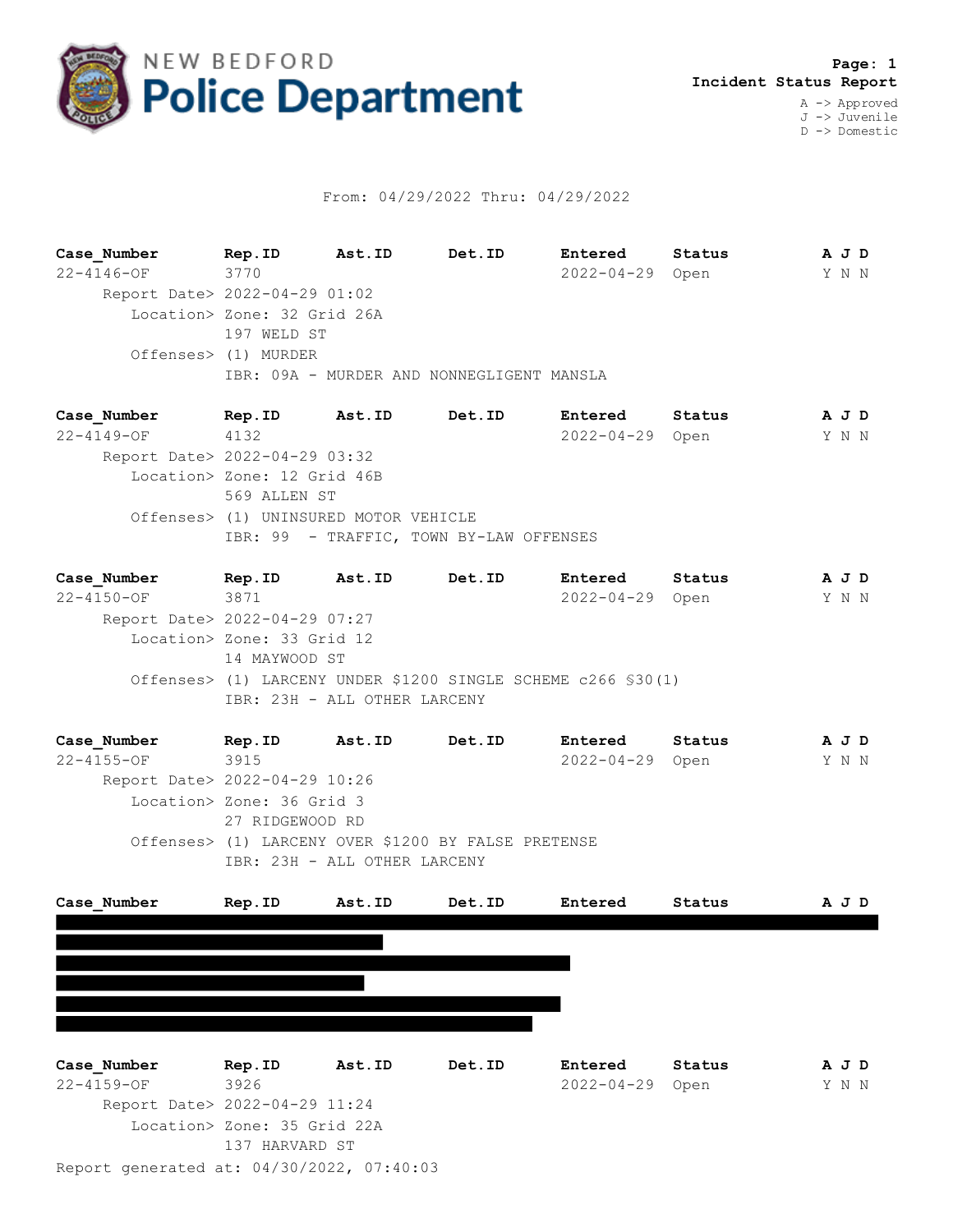

J -> Juvenile D -> Domestic

 Offenses> (1) HOME INVASION IBR: 120 - ROBBERY (2) ROBBERY, ARMED IBR: 120 - ROBBERY (3) A&B IBR: 13A - AGGRAVATED ASSAULT (4) ASSAULT W/DANGEROUS WEAPON IBR: 13A - AGGRAVATED ASSAULT (5) UNLAWFUL POSS/TRANSFER FIREARM RIFLE SHOTGUN IBR: 520 - WEAPON LAW VIOLATIONS (6) AMMUNITION WITHOUT FID CARD, POSSESS IBR: 520 - WEAPON LAW VIOLATIONS

**Case\_Number Rep.ID Ast.ID Det.ID Entered Status A J D** 22-4165-OF 4056 2022-04-29 Open Y N N Report Date> 2022-04-29 12:53 Location> Zone: 12 Grid 44

 Offenses> (1) HARASSMENT PREVENTION ORDER VIOLATION IBR: 13C - INTIMIDATION

**Case\_Number Rep.ID Ast.ID Det.ID Entered Status A J D** 22-4167-OF 3968 4018 2022-04-29 Closed By ArrestY N N Report Date> 2022-04-29 13:36 Location> Zone: 31 Grid 24 73 DEANE ST Offenses> (1) LARCENY OF (MOTOR VEHICLE) IBR: 240 - MOTOR VEHICLE THEFT

**Case\_Number Rep.ID Ast.ID Det.ID Entered Status A J D** 22-4170-OF 3871 2022-04-29 Open Y N N Report Date> 2022-04-29 13:59 Location> Zone: 33 Grid 11A 1477 OLD PLAINVILLE RD Offenses> (1) MOTOR VEH, LARCENY OF IBR: 240 - MOTOR VEHICLE THEFT

**Case\_Number Rep.ID Ast.ID Det.ID Entered Status A J D** 22-4176-OF 4094 2022-04-29 Open Y N N Report Date> 2022-04-29 16:02 Location> Zone: 13 Grid 33 219 HILLMAN ST Offenses> (1) LICENSE SUSPENDED OR REVOKED, OP MV WITH IBR: 99 - TRAFFIC, TOWN BY-LAW OFFENSES (2) UNINSURED MOTOR VEHICLE IBR: 99 - TRAFFIC, TOWN BY-LAW OFFENSES (3) UNREGISTERED MOTOR VEHICLE ON PUBLIC WAY IBR: 99 - TRAFFIC, TOWN BY-LAW OFFENSES